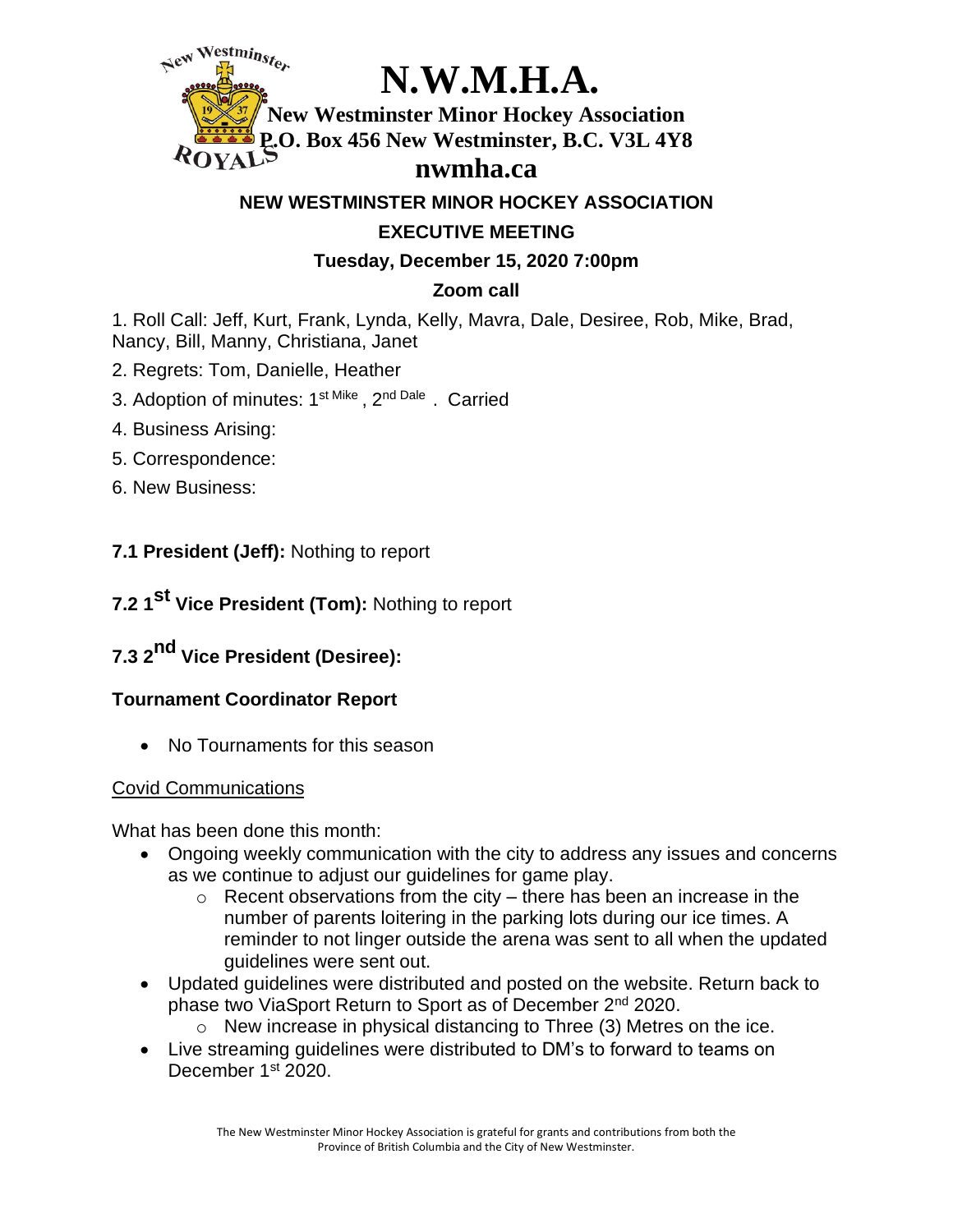

- **.** I have two teams that have completed the required permission forms and media releases and are approved to livestream.
- As far as I know the most secure ways to do the live streaming to ensure privacy is through a private Facebook live stream and through a private YouTube link.
- Many of the popular streaming apps cannot guarantee that others cannot find the stream through a search.
- A huge thanks to Lynda for securing an additional ice time for the U7 group so that every team in our association is able to have 2 weekly ice times so that we no longer have players practicing with multiple groups and increasing our risk of possible transmission between multiple teams.
- Many thanks to all for their continued patience and flexibility as we continue to change and adapt this season.

# **7.4 3 rd Vice President (Frank):** Nothing to report

### **7.5 Treasurer (Kurt):**

See attached Operating Statements for period ended November 30, 2020.

# **7.6 Secretary (Mark):**

When you send me your reports can you reply back to Jeff's original email just so it's easier to find.

#### **7.7 Coach Coordinator (Mike):** Nothing to report

#### **7.8 Ice Allocator (Lynda):**

I have worked with the city and Team Managers and have worked through all the ice throughout the Christmas break. With the lost ice due to the Christmas closures and a few later in the day slots added I ended up juggling and rearranging so we could hand back some of our early morning slots. This works out better for the city as well with not having to bring staff in as early in the day.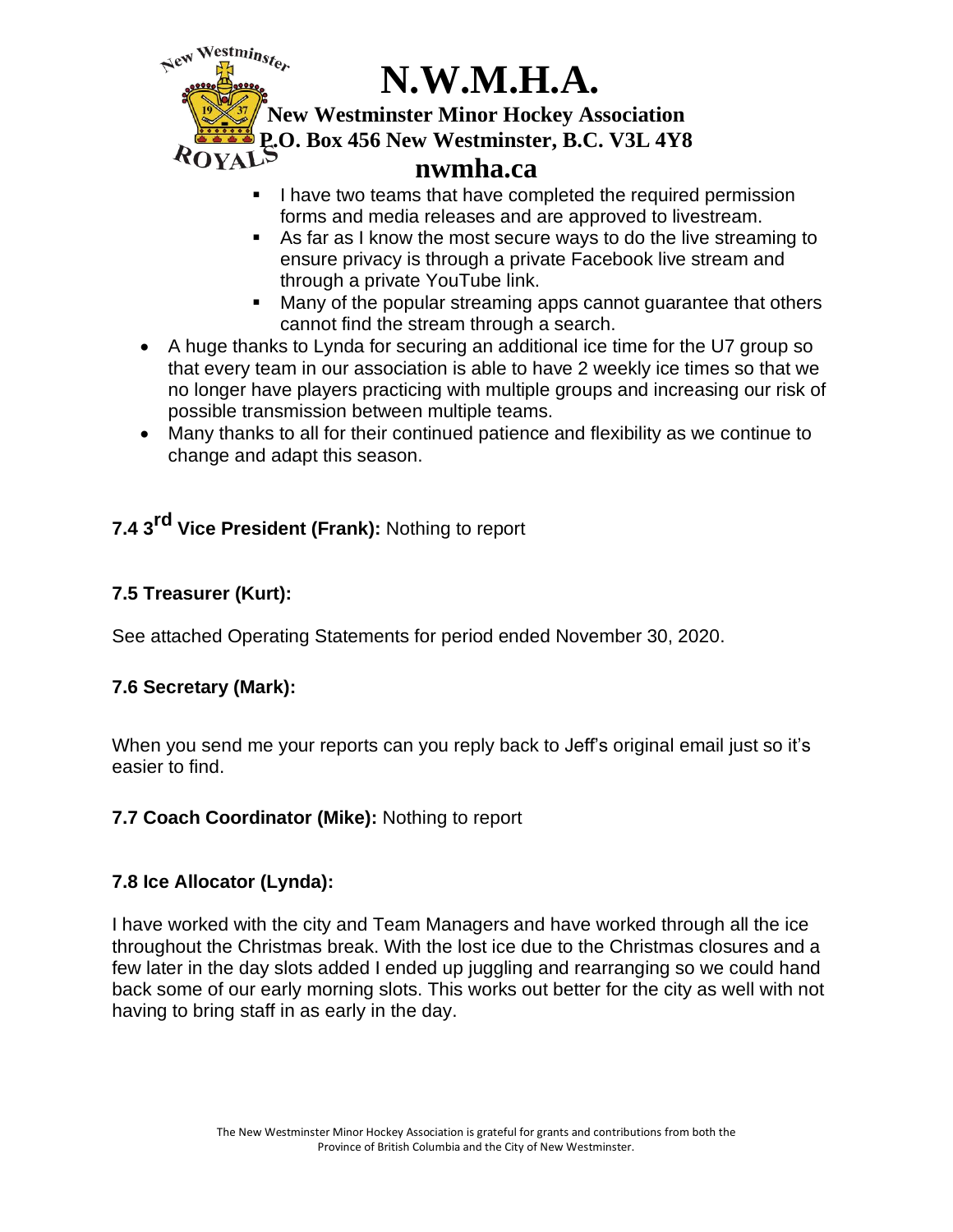

As well I have worked with the city and obtained an extra U7 game slot so the group doesn't have to share their game ice. This will only be for this season as it goes against our Principles of Arena Use contract with the city.

#### **7.9 Equipment Manager (Dale):**

- 1. Hockey Shop delivered the remaining sock order, including
	- 116 pairs of Junior Socks
	- 13 pairs of Intermediate Socks
- 2. 19 new jersey's @ cost of \$77.50ea, to replace lost and damaged ones over the last couple years have arrived
- 3. Goalie gear was given out to U9-U7 teams

# **7.10 Registrar (Janet):** Nothing to report

# **7.11 Referee-in-Chief (Bill):**

#### **REFEREE-In-Chief REPORT**

Currently, we only have 31 officials certified. There is one more clinic to be held but do not expect to increase our numbers. COVID-19 has been a factor for those that I have talked to that do not want to officiate this year. I am hopeful that they will come back next year.

We held our new officials' clinic on November 29, 2020. We initially had 6 who all qualified, but only 4 signed up for the actual clinic for different reasons. I rather enjoyed this year's clinic as I ran the clinic with information provided by BC Hockey. It is the first time that I have been involved that me managed to use the whole 6 hours and I could have gone for 1 more. I hope association RIC's will have the option to continue this in the future as I found it most beneficial for both me and the new officials. These 4 are included in the overall count of 31. In a normal season, we would have seen an average of 12 attend, so I was not concerned with the low numbers. With the way the season is progressing, we may only have just enough games for these four, if any at all.

The use of HiSports was dropped on us with only a couple of days notice. I spent much of my time going back and forth with the individual responsible for this at the PCAHA level to help shape what we needed as one of the associations that has been using the program for the past 8 years. Although it will be nice to have everything in one system, I wished they would have given more thought into the launch, especially when it comes to training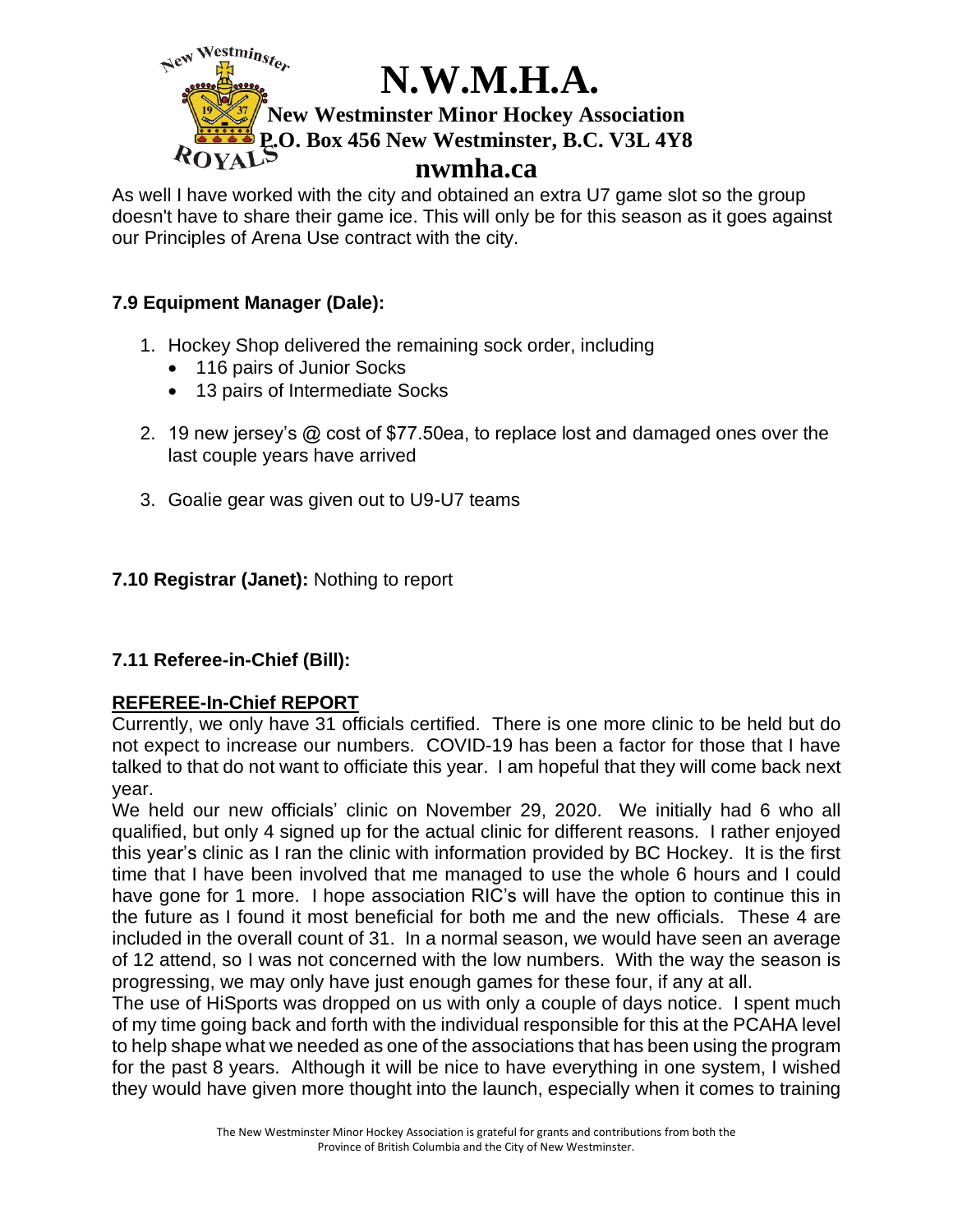

for both Assigners and on ice-officials. I am working on collecting all our official's (both active and in-active) gradings so we can ensure they are correct in HiSports. Hopefully, we will see some games in the next round in the new year so that I can start working with our officials again.

### **7.12 Referee Allocator (Kelly):**

#### **Referee Allocator Report**

It has been a bit of a stressful season with all the new rules and the loss of a few officials. I have been able to make it work as well as possible but with COVID and games being scheduled and then cancelled with little notice it has been a lot of work to stay on top of.

I have been informed that all assigning is now being done through HiSport and was only given two days notice for that switch when the games in November started coming out. So, with no training or discussion on the matter I was juggling two systems to assign officials and try and get everyone switched over to using HiSport. It is not only a learning curve for me but for most of my officials as well. I am hoping with the break that is happening at the moment to get everyone on the new system, but I am not sure yet if everyone is aware of how the system works and if they understand it. There are many more steps that need to be performed to request and assign games and the gradings are not set properly so it is making things a bit more time consuming. Hopefully with a bit more direction and a bit of help from the people making the changes the rest of the season will go a bit smoother, but we will have to see what the New Year brings.

#### **Division Managers:**

#### **1. U6/U7 Mavra:**

#### **U7 Report**

When the 3m distancing mandate came out families, safeties & coaches were very concerned about our larger combined ice times on Saturdays. We temporarily went back to alternating Saturdays, but then there was concern for the development of the kids falling behind with only one ice time some weeks.

A huge thanks to Lynda, Desiree, Frank & Kurt for helping to guide me through all this and resolve it with an extra ice time so all 25 of our players are one ice twice a week!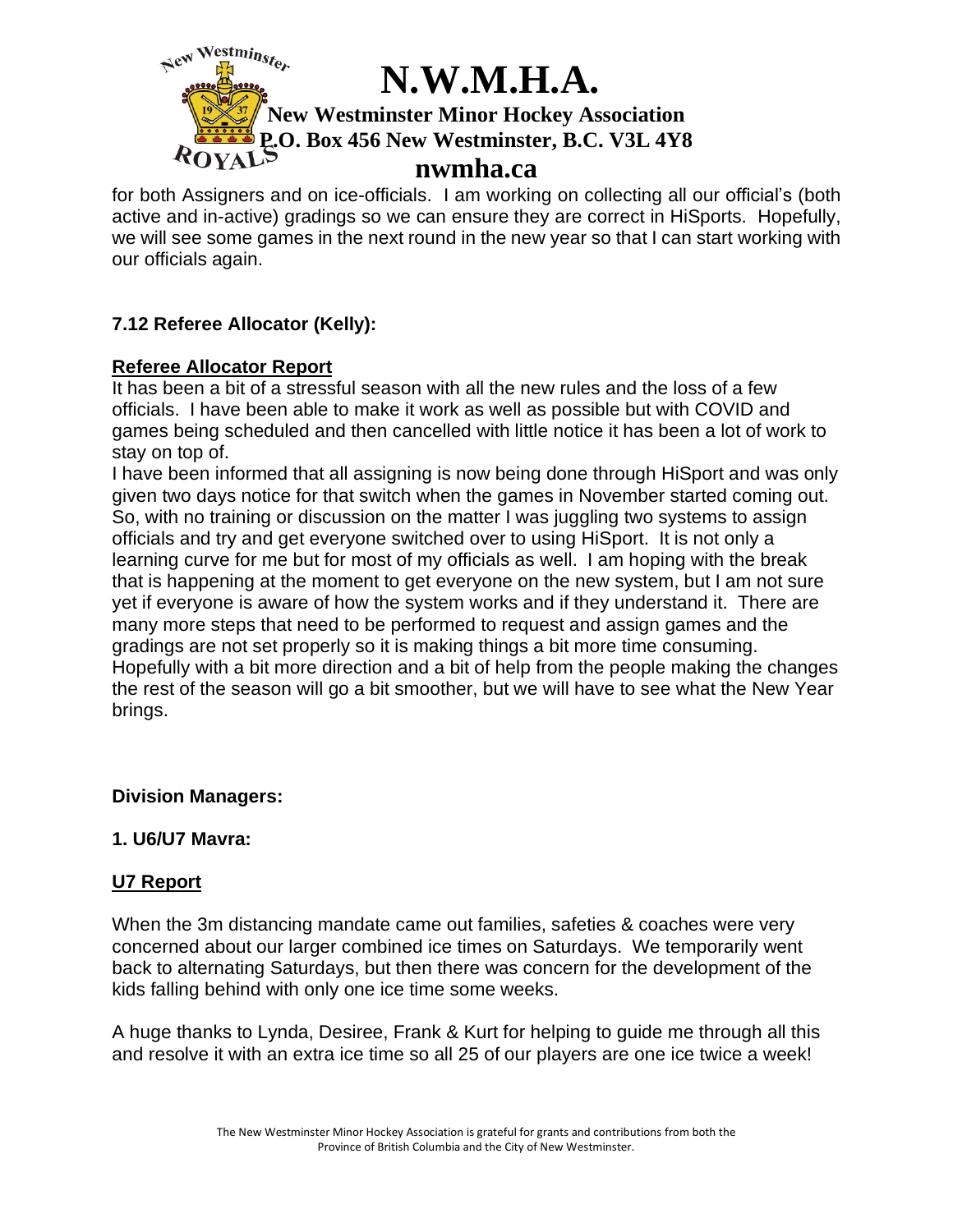

We have two teams playing as follows:

**U7, C1** has 12 players Wednesday practice at Queens Park 4:30pm; Lynda has secured extra ice for us over the holidays Beginning January 10<sup>th</sup>: Sunday at 9:15am at Moody Park.

**U7, C2** has 13 players Monday Moody Park 3:45pm practice; Lynda has secured extra ice for us over the holidays Beginning January 10<sup>th</sup>: Saturday 1:45pm at Queens Park.

U7 both teams have started rotating goalie gear.

#### **U6 Report**

One team of 10 players.

There was concern with the combined larger practices when U7 was on ice with them, but the U7 players are no longer joining Saturday practices so that is resolved.

#### **2. U8/U9 (Brad):**

**U8** U8C1 – 10 Players

U8C2 – 9 Players

Being back in phase 2 has started discussion around re-rostering as one team in order to have a larger team feel. Attendance is not always 100% on one team, so practices are tough with 6-7 players. However, it is difficult to maintain social distancing in this age group so smaller groups are safer. Plus, we have coaches rostered nicely for each team and if we form as one, not everyone can be in the rink.

**U9** U9C1 – 13 Players

U9C2 – 12 Players

Nothing new to report.